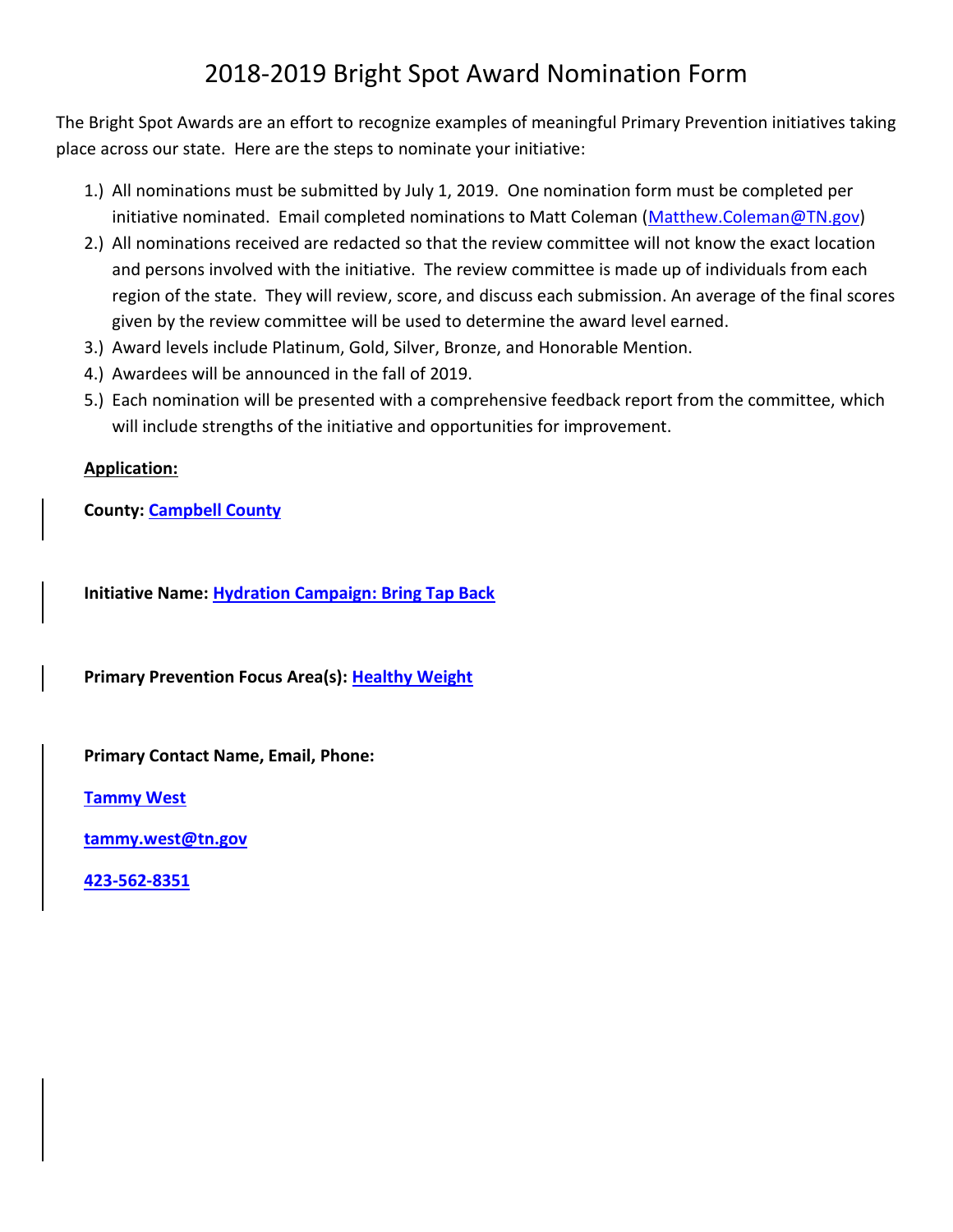## **Bright Spot Award Questions**

**Please explain why you think this initiative should be considered for the TDH Bright Spot Awards.** (150 words max); (10 points available)

We wanted to participate in the Hydration Campaign: Bring Tap Back to provide water bottle refills stations that will be positioned in all eleven (11) schools to encouraging students, teachers and faculty to drink water instead of sugar-sweetened beverages which greatly contribute to obesity. We want to do this by increasing access to safe, healthy and free public drinking and launching targeted educational campaigns. We will be providing educational sessions and water bottles to all students (approximately 5316 for 2019-2020 school year) in the Campbell County School System.

By pairing these water stations with nutritional education, children can make the easy default to consuming more water which is more healthy and cheaper than most beverage alternatives. We have approached the Tennessee Clean Water Network (TNCWN) who has agreed to work with us and provide both refill stations and furnish infographics and posters touting the many benefits of water.

**Why is this initiative important to your community? Is this initiative contributing to a policy, systems, and/or environmental change<sup>1</sup> in the community?** (300 words max); (75 points available)

Like most communities around the United States, Campbell County, TN faces a growing public health problem due to obesity. According to the Kids Count Data Center of the Anne E. Casey Foundation, 45.0% of children enrolled in public schools are considered overweight or obese (2017). Like most health issues, a key is stopping behavior that contributes to obesity and reinforcing positive behavior to allow a child to reach a healthy adulthood.

Water bottle stations, positioned in school drinking fountains, have been found to combat obesity by offering an environment conducive to drinking water instead of sugary beverages which greatly contribute to obesity.

The Healthy, Hunger-Free Kids Act of 2010External requires schools participating in the National School Lunch Program (NSLP) External to make free water available to students during meal times where they are served. The standards also require schools in the School Breakfast Program (SBP) External to make drinking water available when breakfast is served in the cafeteria. In addition to the requirements, schools should use a variety of strategies to:

•Ensure that water fountains are clean and properly maintained

l

•Provide access to water fountains, dispensers, and hydration stations throughout the school

 $^{1}$  Policy, systems and environmental change is a way of modifying the environment to make healthy choices practical and available to all community members. By changing laws and shaping physical landscapes, a big impact can be made with little time and resources. By changing policies, systems and/or environments, communities can help tackle health issues like obesity, diabetes, cancer and other chronic diseases [\(http://www.cookcountypublichealth.org/files/CPPW/PSE%20Change.pdf\)](http://www.cookcountypublichealth.org/files/CPPW/PSE%20Change.pdf)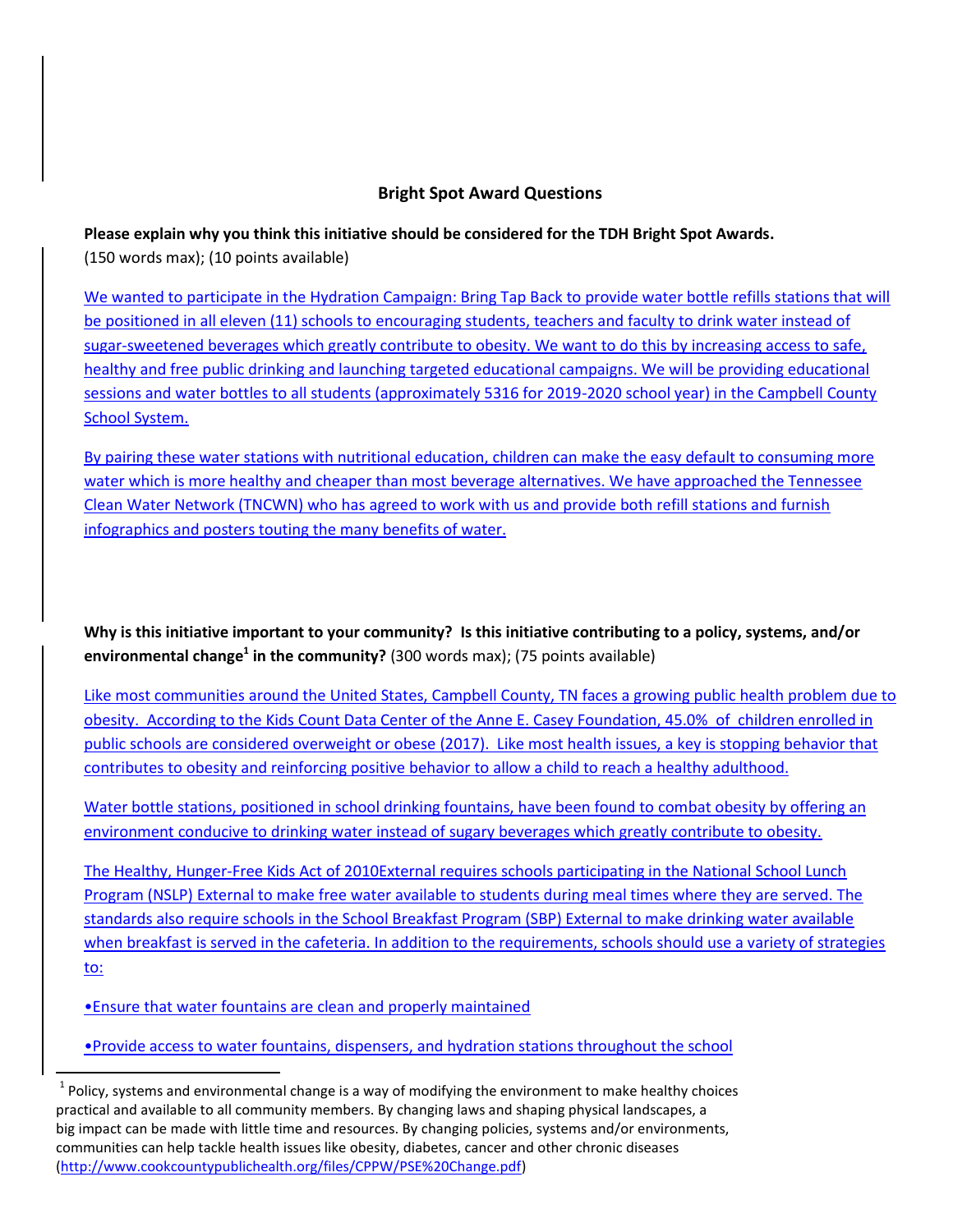•Allow students to have water bottles in class or to go to the water fountain if they need to drink water

US Environmental Protection Agency (EPA) External standards and regulations assure that tap water is clean and safe. In rare cases when tap water may not be safe to drink, schools should provide drinking water to students in other ways, including installing filtration systems or purchasing drinking water.

**What are the SMART objective goals and major purpose(s) of this initiative? (SMART objectives are Specific, Measurable, Attainable, Relevant, and Time Bound. Example: By May 2019; all soft drink machines in Lauderdale County Schools will be turned off during the school day, per school board policy.)** (300 words max); (10 points available)

By August on 2019 water bottle refill stations will be installed in all eleven (11) schools in the Campbell County School System, this has been approved by the school board.

Teachers and staff will be provided with training on the importance of water consumption during the teacher inservice in August 2019. Teachers will establish a class room routine of filling the bottles twice a day and insure that the CDC guidelines are followed by providing access to drinking water during meals and snacks. Coordinated School Health will survey students to check on their water and soft drink consumption patterns.

All teachers and staff will be encouraged to attend training on the importance of water consumption. All students will have educational session on the importance of drinking water and will be provided a water bottle to use during the school day. Coordinated School Health Staff will send out a survey to every elementary and middle school student on how much water they consume in the fall and then in the spring semester. Additionally, these stations are equipped with built-in digital counters displaying the number of water bottles filled and saved from land fields.

All students will have educational session on the importance of drinking water and will be provided a water bottle to use during the school day by end of August 2019.

**What is the annual budget and funding source for this initiative? If no funding is available, how have you implemented or sustained the initiative?** (150 words max); (5 points available)

**The funding source for the Hydration Campaign: Bring Tap Back has been provided by several community partnerships. With the total amount of \$16, 435.00 already spent for the water bottle refill stations. Campbell County Health Council and Campbell Gets Fit! will provide all students will water bottles at the first of the school year amount to TBD.** 

**The Campbell County School Nutrition Department will provide funding for the replacement filters as needed.**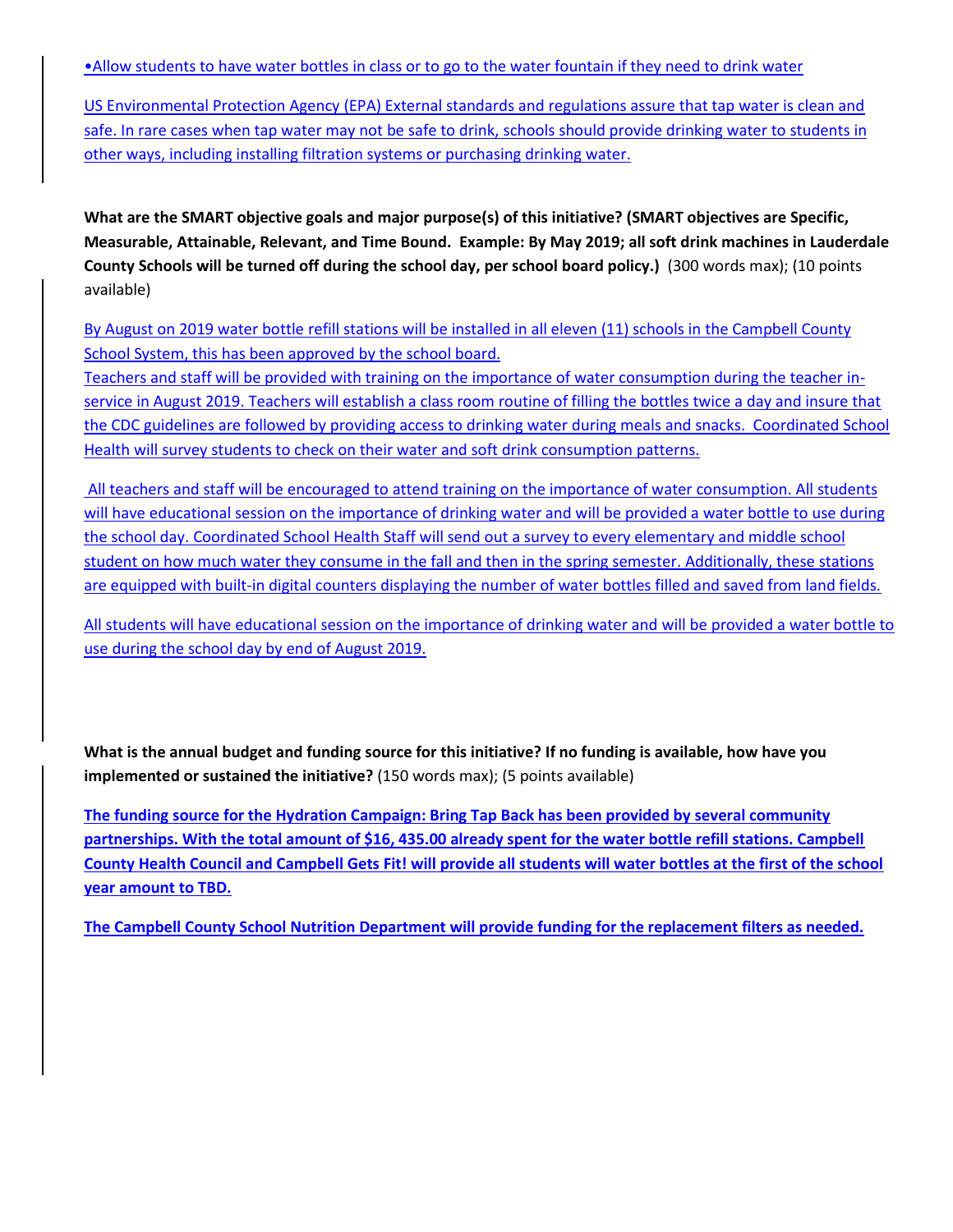**Have community partners helped with the initiative? What are the roles of these partners?** (300 words max); (20 points available)

**We have several partners that are helping with this initiative by providing funds for the water bottle refill station or the retro fits for existing water stations and water bottles they include:** 

**Campbell County School Nutrition Department: ordering the water bottle refills stations and acting as lesion with the TN Clean Water Network and community groups/agencies. They also purchased one (1) water bottle refill station at Jacksboro Middle School.** 

**Campbell County School System: support and providing maintenance and initial installation of water bottle refill stations in all the schools.** 

**Campbell County Coordinated School Health Program: will provide support and training to teachers, staff and students on the importance of hydration.** 

**Campbell County Health Council along with Campbell Gets Fit! : purchased three (3) water bottle refill station for Caryville Elementary, Jellico Elementary and Valley View Elementary Schools. Both of these organizations will provide social media coverage on this campaign.** 

**Campbell County Health Department: purchased three (3) water bottle refill stations for Jacksboro Elemetary School, Lafollette Elementary School and White Oak Elementary Schools. Will also assist, with training and support to teachers, staff and students.** 

**Day Springs Health Center: purchased one (1) water bottle refill station for one (1) school.** 

**Community Health of East TN: purchased (1) water bottle refill station for Wynn Elementary School.** 

**LaFollette Housing Authority: purchased one (1) bottle refill station for Lafollette Middle School.** 

**TN Clean Water Network: will provide colorful posters about the benefits of drinking water and avoiding sodas. They will also provide a plaque of acknowledgement on each water refill station to the agency/company that contributed.** 

**Describe your staff's involvement, including the interdisciplinary team approach taken with this initiative? Begin with the planning process; explain staff roles in planning and implementing the initiative. Discuss how you foster creative scheduling so that clinical staff can lend their expertise?** (350 words max); (20 points available)

**Campbell County Health Department staff became involved in this Hydration Campaign: Bring Tap Back initiative by attending monthly meeting with the Campbell Gets Fit! and the Campbell County Health Council. In these meetings the School Nutrition Director and Coordinated School Health had expressed an interest in this campaign in the winter and spring of 2019. The Health Department's PPI Team become interested and wanted to help. The Health Department staff will help in the training and promotion of this initiative in the schools and at community events when applicable. The staff will also promote the importance of water consumption in the WIC Department to children as well as adults.**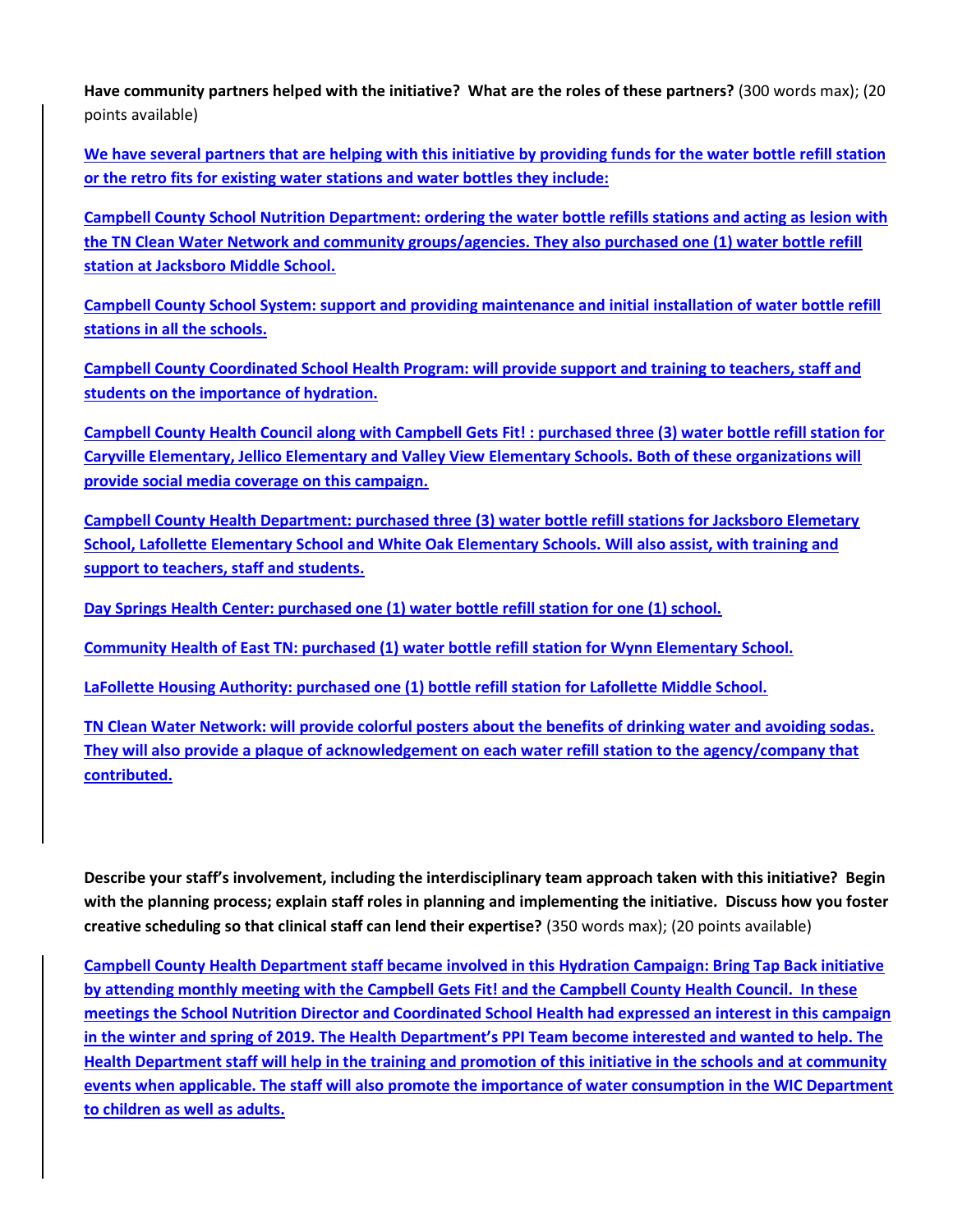**In what way is this initiative especially innovative? How is this initiative different from other similar programs? Is there a specific idea tested with this approach? Is this work informed by relevant literature or research studies?**  (400 words max); (20 points available)

**This initiative is evidence based and is able to impact a large number of students. It is an environmental intervention, which is considered the gold standard in implementing and establishing change. This initiative helps make the choice to drink water and stay hydrated an easy option. It has been tested and replicated in a large number of schools and is an intervention advocated by the CDC and its Healthy Schools initiative. Further advantages include:**

**1. Eliminates health disparities. Everyone drinks water and it is free of charge.**

**2. Eliminates plastic and other waste into the environment. The EPA estimates that only 9% of plastic bottles gets recycled. Estimates show that it takes 2000 times more energy to produce a disposable bottle of water than to drink tap water.** 

**3. Drinking more water tends to lower the amount of sugary beverages that are consumed. Advantages to drinking less sugary drinks include lower calorie intake, loss of calcium due to phosphorous in soft drinks which is an antagonist to calcium and bone growth, and reduction of dental caries due to sugar consumption and the benefits of fluoride in tap water**

**4. An EPA certified filter to remove any contaminates. The EPA estimates that there are 98,000 school systems not regulated under the Safe Water Drinking Act**

**5. Students remain hydrated and it has been shown that adequate hydration improves learning capacity and attention level.s**

**6. Can change the culture of a classroom when teachers are able to be a role model for drinking water** 

**7. Drinking at least 8 glasses of water per day is recommended by most health experts**

**8. These stations can be more sanitary than regular water fountains which are more easily contaminated.**

**How are you evaluating the effectiveness of the initiative? Is the initiative on track to achieve stated goals or has it achieved stated goals?** (350 words max); (20 points available)

**The amount of usage can be established from the counter on the water dispenser. This number would be monitored by the school and, if it drops, an intervention would be in place to remind teachers that students must have at least 2 opportunities to refill their bottles during the day. Reminders of the importance of hydration will be integrated into the curriculum and reiterated at intervals. Coordinated School Health will conduct a poll of water consumption at least twice during the school year. Yearly in-services for teachers and classroom education on hydration for students will be a yearly occurrence.**